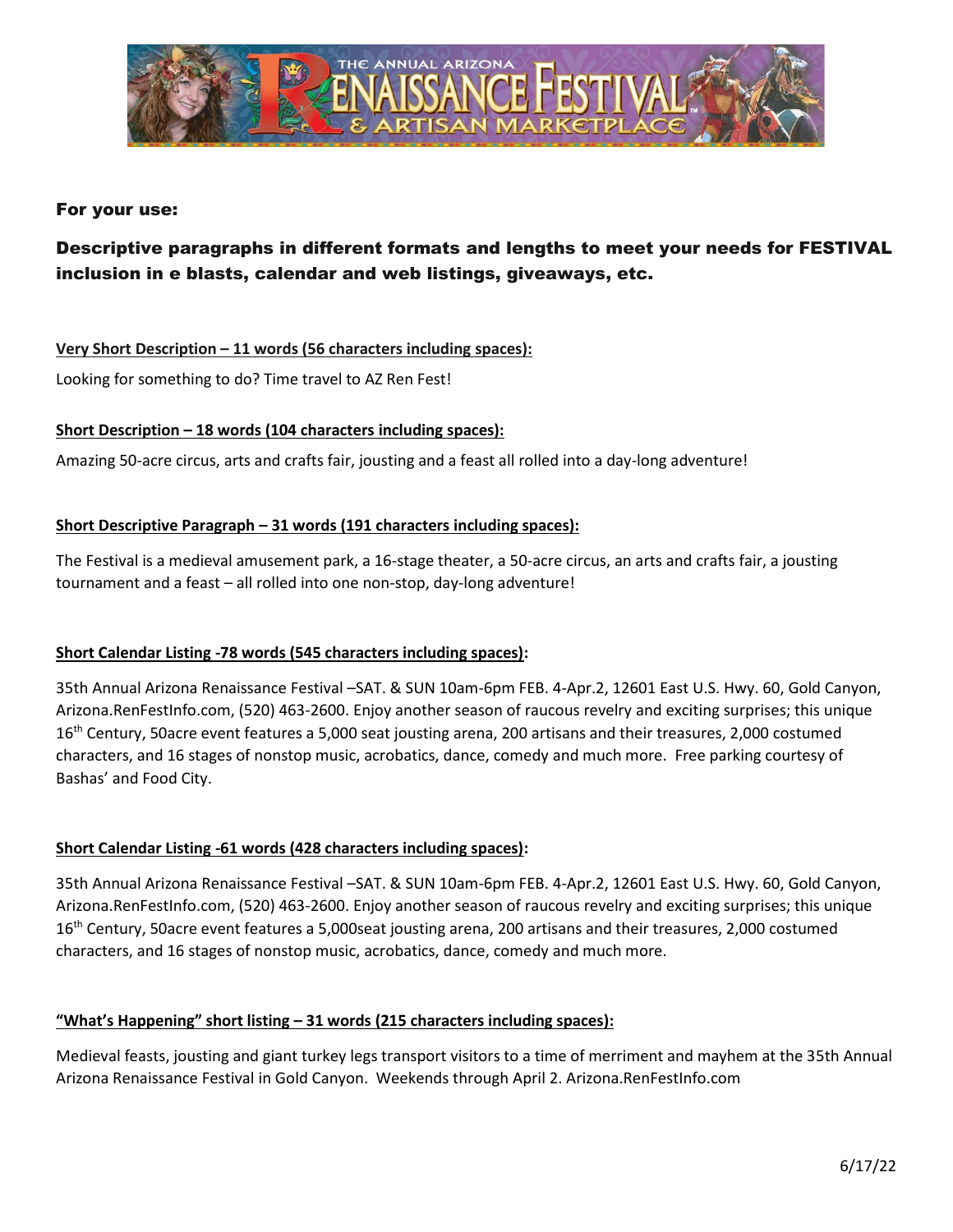# **Time Travel Calendar Listing/Festival Blurb – 49 words (314 characters including spaces)**

Looking for something to do? Time Travel to the: 35<sup>th</sup> ANNUAL ARIZONA RENAISSANCE FESTIVAL Nine Festive Weekends! February 4– April 2 10am – 6pm Buy Tickets at Bashas' and Food City Free Parking courtesy of Bashas' and Food City

## **Time Travel Calendar Listing/Festival Blurb – 56 words (362 characters including spaces)**

Looking for something to do? Time Travel to the: ARIZONA RENAISSANCE FESTIVAL Nine Festive Weekends! February 4– April 2 10am – 6pm Open Presidents' Day Monday, February 20 European Village celebrating romance and revelry of Renaissance Europe, music, theater, comedy, hearty food and drynk, crafts, games & knights jousting, \$22 - \$34, 5 and under free 520-463-2600

## **A Royal Blast Descriptive Paragraph– 67 words (436 characters including spaces)**

#### A Royal Blast!

Worth every pence of admission, the Arizona Renaissance Festival returns to Gold Canyon for its 35<sup>th</sup> season of pomp and pageantry, chivalry and romance merriment and feasting. The Festival transports guests back in time Saturdays and Sundays, Feb. 4– Apr. 2, as well as Pres' Day Mon., Feb. 20, re-creating the atmosphere of a "European market Faire." For ticket information and directions visit Arizona.RenFestInfo.com.

## **Opening Weekend - 74 Words (492 characters including spaces):**

Don't miss Action & Adventure at the 35th Annual Arizona Renaissance Festival opening this weekend! The Festival is a medieval amusement park, a 16-stage theater, a 50-acre circus, an arts and crafts fair, a jousting tournament and a feast -- all rolled into one non-stop, day-long family adventure! Walk through our gates to be transported back to a simpler more jovial time. Arizona.RenFestInfo.com, 520.463.2600. February 4 – April 2 – Saturdays, Sundays & Presidents' Day Monday-HUZZAH!

## **198 Word Descriptive Paragraph (1,165 characters including spaces):**

Don't miss Raucous Revelry at the 35th Annual Arizona Renaissance Festival Opening February 4! The Festival is a medieval amusement park, a 16-stage theater, a 50-acre circus, an arts and crafts fair, a jousting tournament and a feast -- all rolled into one non-stop, day-long adventure. You never know what you will find on or off the stage!

This unique outdoor event combines entertainment and wares reminiscent of what may have been found in a 16th Century European village market celebrating the arrival of the King and Queen to their shire. Walk through our gates to be transported back in time.

Mingle with over 2,000 costumed characters, eat a giant roasted turkey leg; take part in games of chance and skill; cheer on your favorite knight; Shop in over 200 artisan shops and select an inimitable gift for that special someone; there is so much to see and do.

Eat, Drink and be Merry is the order of the day at the Village of Fairhaven. Join the celebration and revelry! The Arizona Renaissance Festival is open Saturdays and Sundays Feb. 4 – Apr.2 and Presidents' Day Monday, Feb. 20. Just East of Apache Junction, on U.S. Highway 60. Arizona.RenFestInfo.com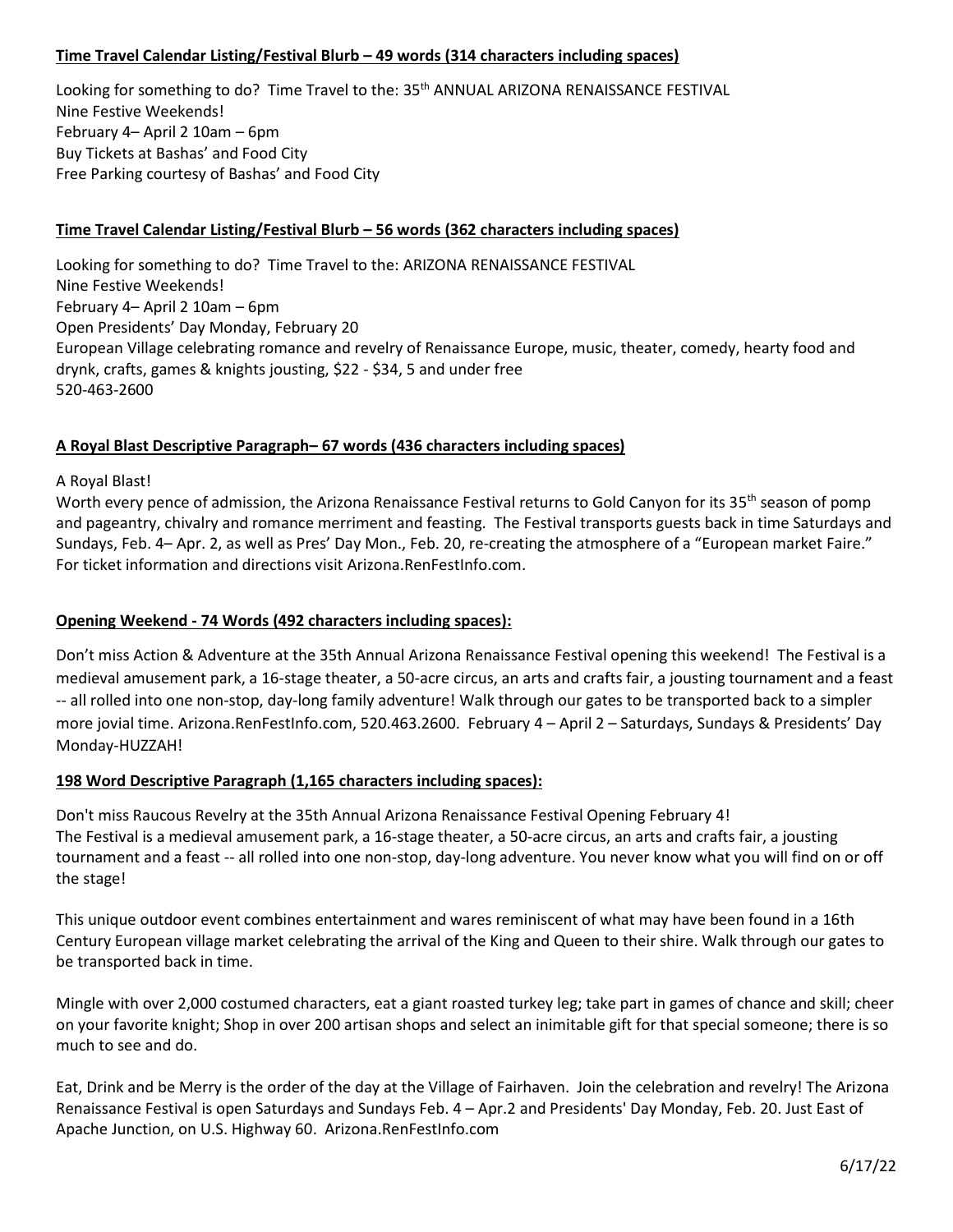# **58 Words OPEN NOW to be Used when the event is open Feb.4 – Apr.2 (390 characters including spaces):**

Don't miss the Action & Adventure at the 35th Annual Arizona Renaissance Festival! The Festival is a medieval amusement park, a 16-stage theater, a 50-acre circus, an arts and crafts fair, a jousting tournament and a feast -- all rolled into one non-stop, day-long family adventure! Arizona.RenFestInfo.com, 520.463.2600. NOW through April 2 – Saturdays, Sundays & Presidents' Day Monday.

# **56 Words OPEN NOW (386 characters including spaces):**

Maidens, Mermaids, Merriment and Mingling await thee as you time travel to our 50-acre 16th Century village East of Apache Junction on U.S. Hwy 60, with over 200 craft shops, 16 stages of nonstop entertainment; performances of music, dance, comedy, falconry, acrobatics and 3 jousting tournaments daily! *Arizona.RenFestInfo.com, 520.463.2600. Saturdays and Sundays NOW through April 2.*

## **43 words OPEN NOW (313 characters including spaces):**

Escape to our 50-acre 16th Century village with over 200 craft shops, 16 stages of nonstop entertainment; performances of music, dance, comedy, falconry, acrobatics and 3 jousting tournaments daily! Celebrating 35 years of cheers! *Arizona.RenFestInfo.com, 520.463.2600. Saturdays and Sundays NOW through April 2.*

## **100 Word Descriptive Paragraph (675 characters including spaces):**

Escape to our 50-acre 16th Century village where Mermaids, Maidens, Merriment and Magical Moments await thee. With over 200 shops of handmade items; blown glass, leather goods and jewelry, 16 stages of nonstop entertainment; performances of music, dance, comedy, falconry, acrobatics and 3 jousting tournaments daily – there is **something for everyone**! Watch artisans work as they create a masterpiece right before your eyes. It's a treasure trove! Eat, drink and be merry as you make your way through the Faire. Feast like Royalty at the Exclusive Pleasure [Feast!](http://arizona.renfestinfo.com/the-pleasure-feast/) *Arizona.RenFestInfo.com, 520.463.2600. Saturdays, Sundays & Presidents' Day February 4 through April 2.* 

## **For Groups – 199 words (1,166 characters including spaces):**

Magical moments await YOU at the 2023 Arizona Renaissance Festival; celebrating 35 years of revelry! Gather your group for a time travel adventure and receive a group discount! Escape to our  $16^{th}$  Century village with the Queen & her court, mermaids, jousting, 16 stages of comedy, swordplay, shenanigans, music & more!! Mix foolish pleasures with artisan treasures! Over 200 shops of unique handmade items; blown glass, leather goods and jewelry. Watch artisans work as they create a masterpiece right before your eyes. It's a treasure trove!

Eat, drink and be merry as you make your way through our 50acre faire. Feast like Royalty at the Exclusive [Pleasure](http://arizona.renfestinfo.com/the-pleasure-feast/)  [Feast!](http://arizona.renfestinfo.com/the-pleasure-feast/) There is so much to see and do. A 15 ticket minimum purchase is all that's required and YOU, the group organizer will receive FREE Admission. Visit our Group Tickets page on our website to [BOOK YOUR GROUP NOW.](http://arizona.renfestinfo.com/ticket-information/group-discount-tickets/) We can also work with you to put together a custom tour package. Let us know what needs, interests you have. Don't miss the action and adventure at the Royal Faire – The More in your GROUP the Merrier the FUN at the Faire!

Saturdays & Sundays, February 4 through April 2

HUZZAH!